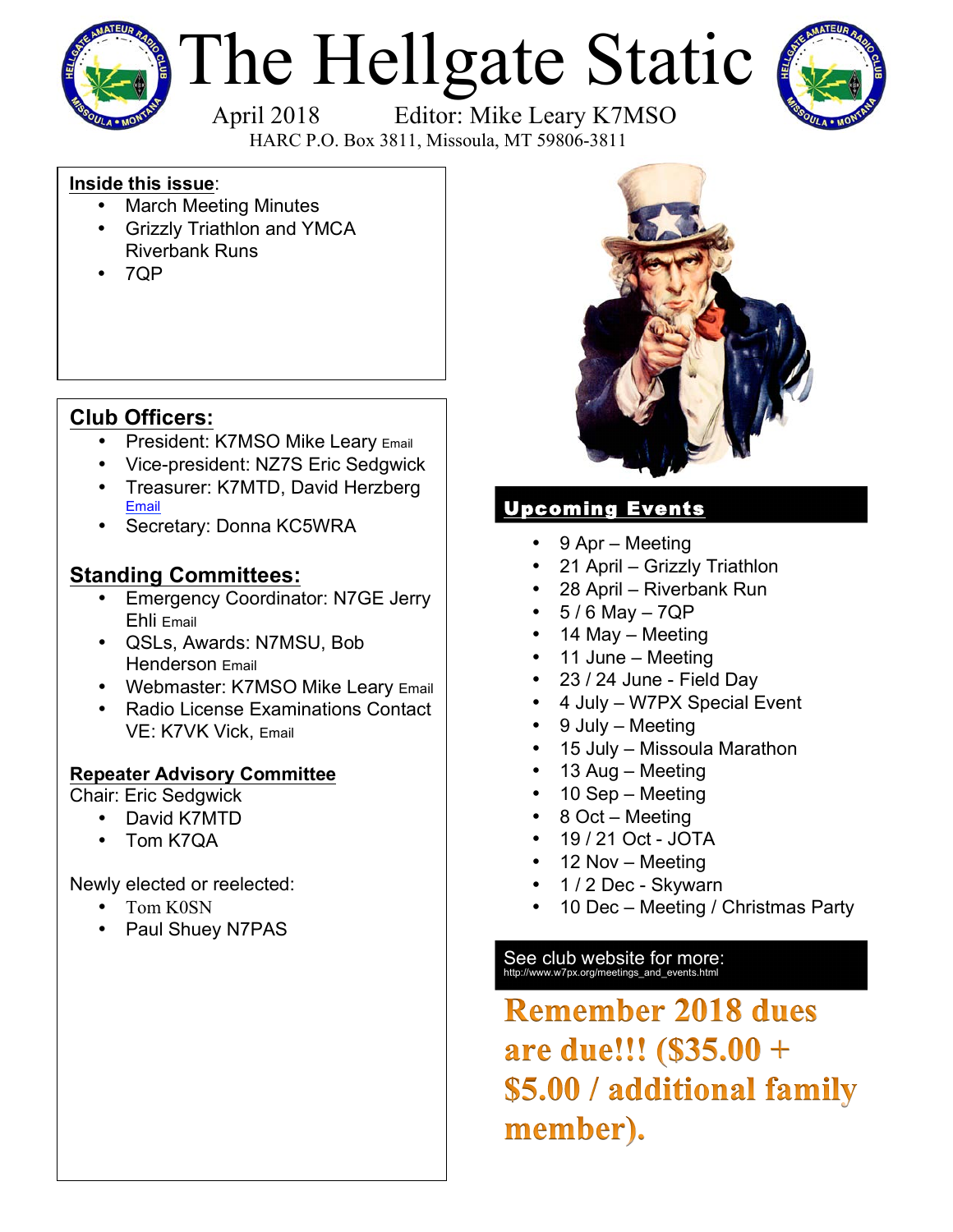# **March Meeting Minutes**

**Attendance:** Donna Pecastaing KC5WRA, Rich Kingdon K7QNZ, Dick Walton W7XT, Jerry Ehli N7GE, Paul Shuey N7PAS, Tom McGinley K7QA, Tom Hellem K0SN, Bryce Rowe KI7LMV, Larry Stipe K7GIS, Joe Geldrich AG7FH, Terry Cook KF7BQ, Jackie Harrington KC7RBC, Elaine Case KS7LDS, Gary Bruce K7OIJ, Bryce Nordgren AF7RQ, Dan Somerlott KI7HLW, Jason Lindsay K1JAL, David Herzberg K7MTD, Eric Sedgwick NZ7S

**Approval of last meetings minutes:** Approved

**Approval of Treasurer's Report:** Approved. 31 paid members.

**Repeater Committee Report:** No Report

**HF Committee Report:** HW101 Fixed. TS 520 not ready. Dick W7XT will work on it later.

**Recent Events:** None.

#### **Upcoming Events:**

21 April – Grizzly Triathlon (0730) 28 April – YMCA Riverbank Run  $5/6$  May – 7OP (0600 local to midnight)

#### **Net Control Operators:**

14 Apr David K7MTD 21 Apr Bryce Rowe KI7LMV 28 Apr ? 4 Apr Donna KC5WRA

**Other business**: Gary K7OIJ mentioned that Montana Aeronautical Beacon sites may open up. He will keep us posted.

**Program**: None

**Adjournment**